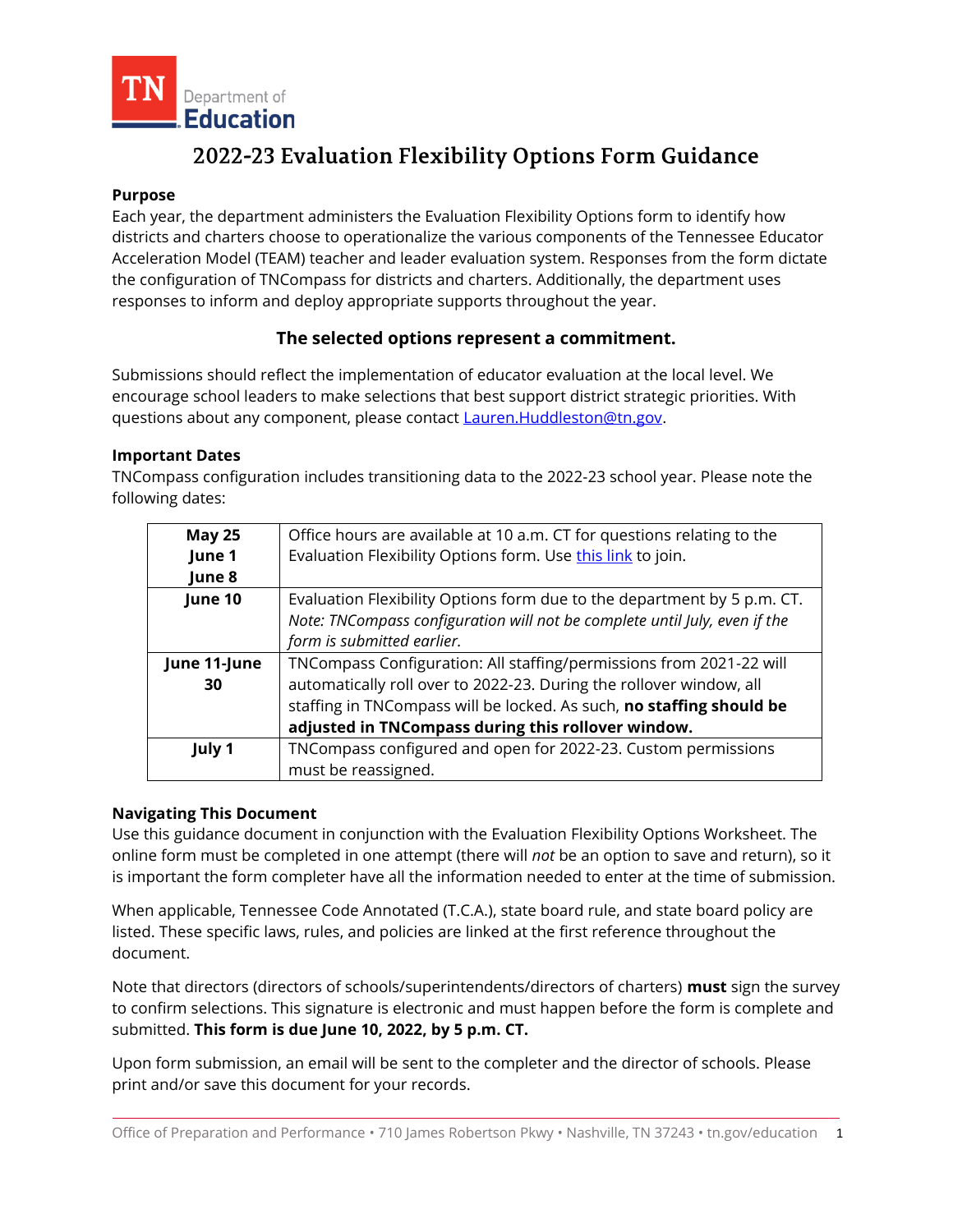## Form Introduction

Select your type of district/school. *The information selected here impacts response options later* in the form; please be sure you choose accordingly.

- District
	- o For public districts and LEAs across the state i.e. Shelby County, Bells, Haywood County.
	- o This does **not** represent authorizing districts for charter schools; charter schools should select the next button- *Public charter.*
- Public charter
	- o Includes self-run charters and charter management organizations that operate more than one school.

#### Contact Information

Information for the following roles must be supplied in this form:

| Director of Schools /       | This role is the district superintendent or leader of a self-run charter or   |
|-----------------------------|-------------------------------------------------------------------------------|
| CMO Lead                    | CMO.                                                                          |
| Superintendent              | This role mimics the role of the superintendent in TNCompass and has          |
| Designee                    | access to the same permissions, reports, and charts.                          |
| Evaluation                  | This role is responsible for ensuring the evaluation data quality of the      |
| Configurator                | district/charter, including observation data, achievement measure data,       |
|                             | and student growth data.                                                      |
| Tennessee Academy           | This role is responsible for ensuring the TASL data quality of the district,  |
| for School Leaders          | including approving TASL credit, identifying TASL-mandated leaders, and       |
| (TASL) Configurator         | managing TASL academy enrollment/processes.                                   |
| <b>Testing Coordinator</b>  | This role is responsible for training all personnel that will be assisting in |
|                             | the administration of all or any TCAP assessments including roster            |
|                             | verification, oversight of all aspects of assessment administration, and      |
|                             | adhering to state testing law and policies.                                   |
| <b>Educator Recognition</b> | This role is responsible for submitting nominations for district teacher,     |
| contact                     | principal, and supervisor of the year along with other department-            |
|                             | supported recognition programs. Participation in these programs is            |
|                             | optional but strongly encouraged.                                             |
| <b>Human Resources</b>      | This role is a department contact for questions regarding vacancy data        |
| contact (for districts      | and other human resources data.                                               |
| only)                       |                                                                               |
| Differentiated Pay          | This role is responsible for submitting and communicating with the            |
| contact (for districts      | department regarding the district's differentiated pay plan.                  |
| only)                       | Additionally, respond whether your district has submitted a                   |
|                             | differentiated pay plan for 2022-23. These plans are due to the               |
|                             | department on June 30 at 5 p.m. CT. If the plan has not been                  |
|                             | submitted yet, you may request contact from the department for                |
|                             | assistance in completing the plan.                                            |
|                             |                                                                               |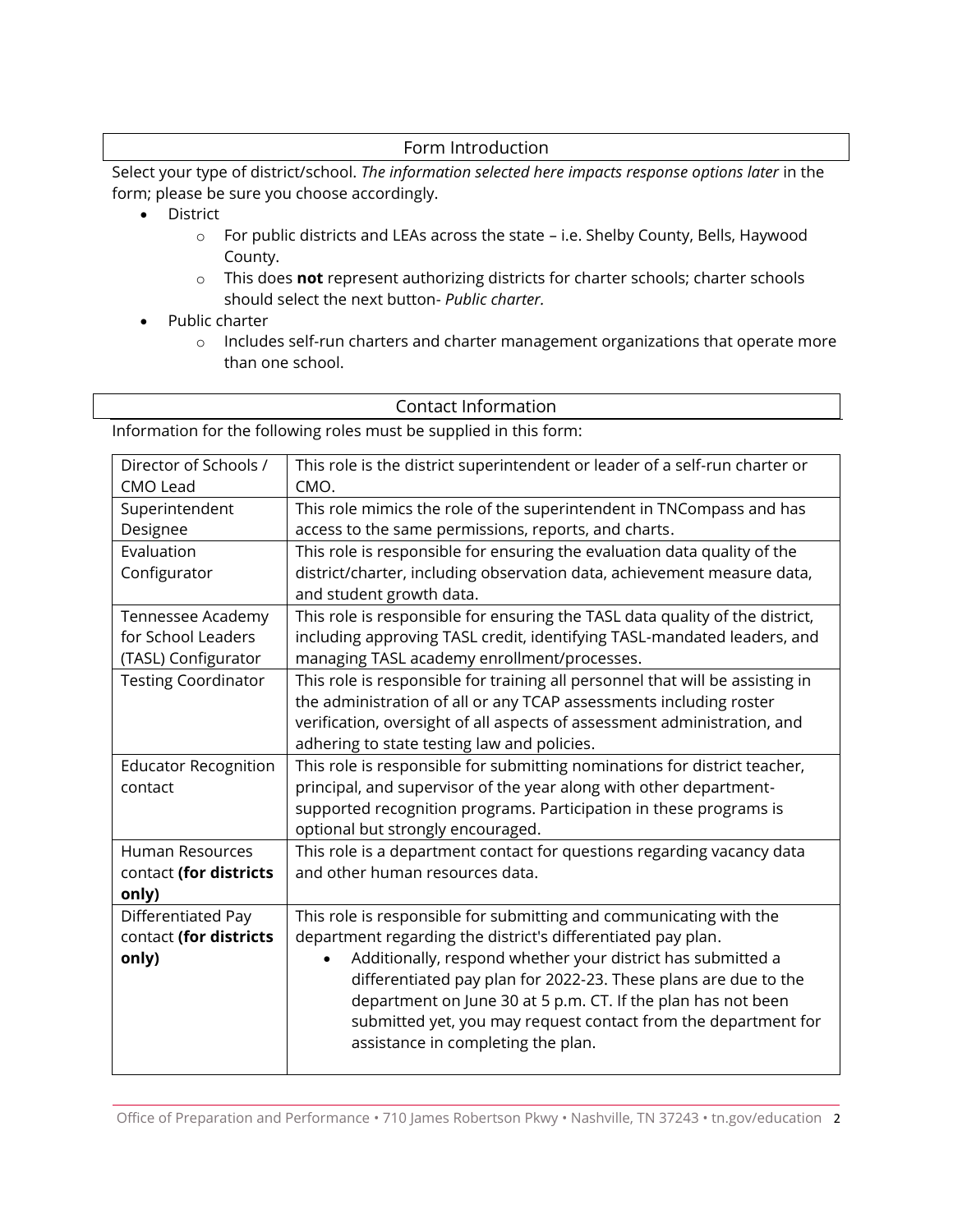# Section 1: TNCompass Configuration Observation Model

Districts and charters must implement the TEAM model or another state board-approved observation model as described in state board policy [5.201.](https://www.tn.gov/content/dam/tn/stateboardofeducation/documents/2021-sbe-meetings/july-23%2c-2021-sbe-meeting/7-23-21%20III%20CC%20Educator%20Evaluation%20Policy%205.201%20Clean.pdf)

This section asks districts/charters to choose which model will be implemented for educator observation purposes. The information used in this section determines TNCompass configuration for educator evaluation and either direct input (TEAM) or vendor import (i.e.: TEM, charter-specific observation models).

**For districts**: the teacher evaluation options are limited to the following state-board approved observation models:

| ○ TEAM  | o Project COACH* |
|---------|------------------|
| _______ |                  |

o TEM\*

o TIGER\*

**\*For selections TEM, Project COACH, and TIGER**: the form will require you to state how annual evaluator certification will be conducted. Provide details such as when and how this will occur. **For selections TEAM, TIGER, and TEM:** TNCompass will configure TEAM as the administrator evaluation model. **Project COACH** is both a teacher and administrator evaluation model and will appear as such in TNCompass.

- **For charters**: this list includes all state-board approved observation models, as listed above, plus additional state-board approved charter models
- **If TEAM is chosen as the observation model**, the district or charter has flexibility in pacing. Per state board policy, the number of observations required for teachers (pacing) is based on the license type and either the previous year's LOE *or* the previous year's individual growth score. Districts and charters using the TEAM rubric have the option to set pacing using these two options:
	- $\circ$  Use the previous year's LOE to guide the number of observations for all teachers, or
	- $\circ$  For teachers with individual growth scores (TVAAS, portfolio, or alternative growth measure), use the previous year's individual growth score to guide the number of observations, **even if their LOE was higher**.

Please note: Average observation scores will not calculate for a teacher unless all required observations are submitted to TNCompass. If previous year evaluation data has not been submitted to TNCompass, the maximum number of observations for the license type is required, regardless of observation pacing flexibility selection.

• **If TEAM is chosen as the observation model**: the option to use CLASS for pre-K observations is available. CLASS is a pre-K specific observation tool that districts implementing TEAM may opt to use for pre-K only. Information and observer certification can be obtained from [Misty.Moody@tn.gov.](mailto:Misty.Moody@tn.gov)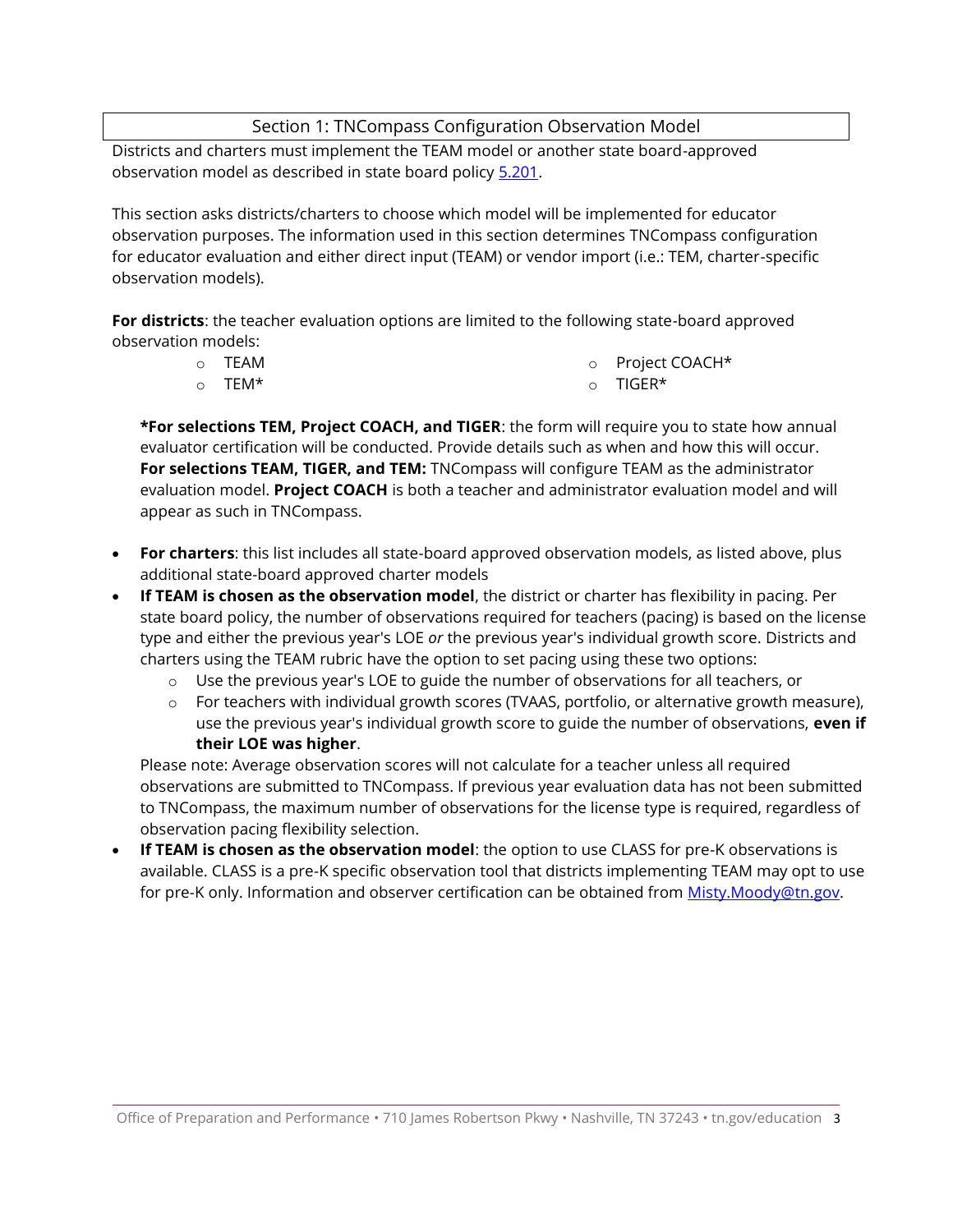### Section 2: Voluntary Pre-K

Click yes if your district or charter will receive voluntary pre-K (VPK) funding in the 2022-23 school year under T.C.A. §§ 49-6-103 — 49-6-110.

**Note**: if yes, your district or charter must implement a portfolio or a state board approved screener in grades pre-K and K (selected in the next section). You may choose to add additional growth measures for non-tested teachers in other grades/areas; however, selections for pre-K and K are required.

#### Section 3: Growth Options for Non-Tested Teacher Groups

The quantitative portion of an educator's level of overall effectiveness (LOE) combines student growth and achievement. All teachers, regardless of individual growth options, must have a school- or district-wide TVAAS composite selection entered into TNCompass in the event an individual score does not generate.

Per T.C.A. § 49-1-302(d)(2)(B)(ix) **every district and charter** is required to utilize at least one approved alternative growth measure (AGM) for non-tested teachers. Implementation of pre-K/kindergarten portfolios or state board approved screeners meet the requirements of T.C.A. § 49-1-302(d)(2)(B)(ix), and *additional participation in the student growth portfolio model or state board approved screeners is an evaluation flexibility option* for non-tested teachers.

In order to generate an LOE, a teacher must have a growth score. The following options are in place for Tennessee teachers:

| Tested teachers   | TVAAS data will comprise 35% of the teacher's individual growth score   |
|-------------------|-------------------------------------------------------------------------|
| with TVAAS data   |                                                                         |
| Non-tested        | TVAAS school composite scores constitute 15% of the LOE for growth; the |
| teachers without  | qualitative (observation) score is increased to 70% and student         |
| an individual     | achievement accounts for the remaining 15% of the LOE                   |
| growth measure    |                                                                         |
| Non-tested        | Portfolio or state board approved screener scores will comprise 35% of  |
| teachers with an  | the teacher's individual growth score                                   |
| individual growth |                                                                         |
| score (portfolio  |                                                                         |
| or screener)      |                                                                         |

**Each district and charter must select at least one option** for non-tested teacher groups based on the following availabilities: portfolio or state board-approved universal reading screener. In order for a state board-approved universal screener to generate a growth score for teachers, it must be the same screener that is used to satisfy the requirements of the Tennessee Literacy Success Act.

Districts and charters receiving VPK funding **are required** to implement selections for pre-K and kindergarten (if both grades exist within the district/charter).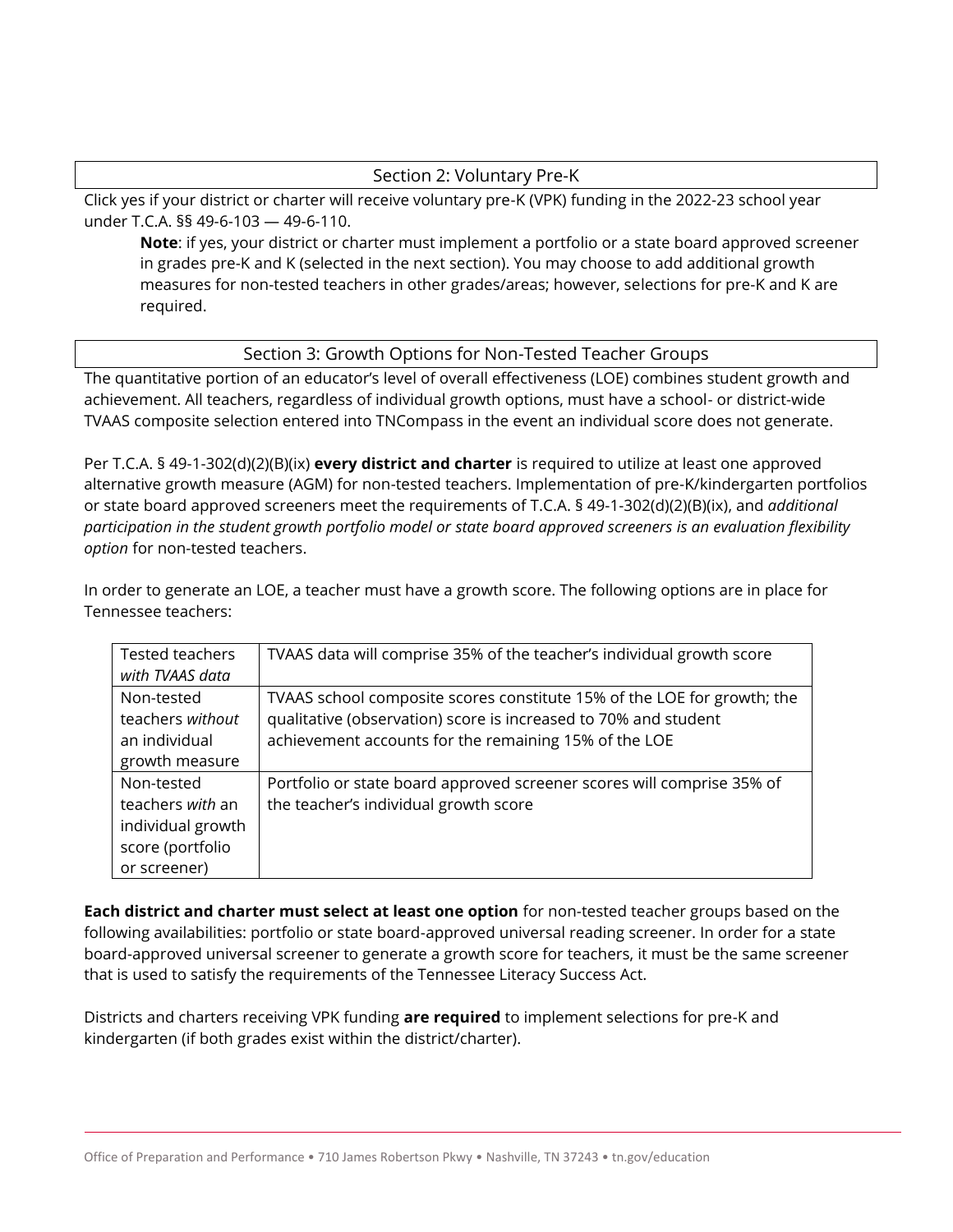The following options are available for the selected non-tested teacher groups:

| <b>Grade / Content Area</b> | <b>Options Available</b>                        |  |  |
|-----------------------------|-------------------------------------------------|--|--|
| Pre-K                       | Portfolio                                       |  |  |
| Kindergarten                | Portfolio                                       |  |  |
|                             | State-board approved universal reading screener |  |  |
| First Grade                 | Portfolio                                       |  |  |
|                             | State-board approved universal reading screener |  |  |
| Second Grade                | Portfolio                                       |  |  |
|                             | State-board approved universal reading screener |  |  |
| Physical Education (K-8)    | Portfolio                                       |  |  |
| Fine Arts                   | Portfolio                                       |  |  |
| World Languages             | Portfolio                                       |  |  |

If a portfolio is selected anywhere in this section, you will be prompted to enter information for a portfolio lead.

#### Section 4: School Climate Surveys

According to state board policy [5.201\(](https://www.tn.gov/content/dam/tn/stateboardofeducation/documents/2021-sbe-meetings/july-23%2c-2021-sbe-meeting/7-23-21%20III%20CC%20Educator%20Evaluation%20Policy%205.201%20Clean.pdf)2), districts and charters may opt in to use student surveys for up to five percent of a teacher's level of effectiveness (LOE) score. Currently approved surveys include the following: [Tennessee School Climate Survey,](https://www.tn.gov/education/health-and-safety/school-climate.html) [Tripod Survey,](https://tripoded.com/) [My Student Survey,](mystudentsurvey.com) [Panorama.](https://www.panoramaed.com/surveys)

Section 5: Administrator Evaluation Flexibility

**For charters**: choose which observation model will be used for administrator evaluation **For districts and charters**: choose if the district/charter will opt into administrator evaluation flexibility in 2022-23:

- Yes, the district/charter will enter one summative score for each indicator based on multiple observations throughout the school year.
- No, the district/charter will enter two scores for each indicator wherein fall scores constitute onethird of the average observation and spring scores constitute two-thirds of the average observation score.